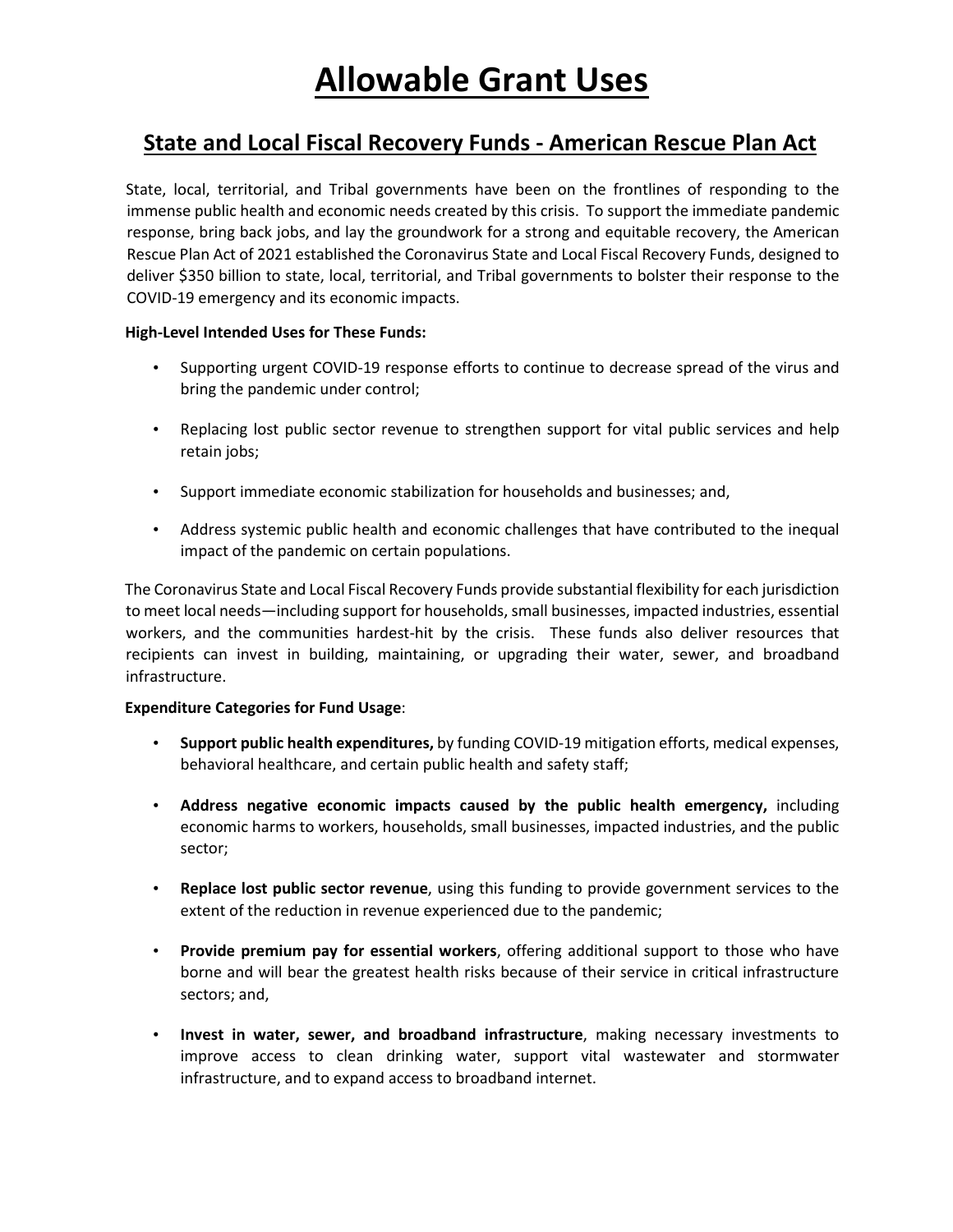Within these overall expenditure categories, Treasury's Interim Final Rule provides guidelines and principles for determining the types of programs and services that this funding can support, together with examples of allowable uses that recipients may consider.

## **Supporting the public health response**

Mitigating the impact of COVID-19 continues to require an unprecedented public health response from state, local, territorial, and Tribal governments. Coronavirus State and Local Fiscal Recovery Funds provide resources to meet these needs through the provision of care for those impacted by the virus and through services that address disparities in public health that have been exacerbated by the pandemic. Recipients may use this funding to address a broad range of public health needs across COVID-19 mitigation, medical expenses, behavioral healthcare, and public health resources. Among other services, these funds can help support:

## • **Services and programs to contain and mitigate the spread of COVID-19, including:**

- $\checkmark$  Vaccination programs
- $\checkmark$  Testing
- $\checkmark$  Enhancement of public health data systems
- $\checkmark$  Contact tracing  $\checkmark$  PPE purchases
- monitoring for variants)
- $\checkmark$  Capital investments in public facilities to meet pandemic operational needs
- $\checkmark$  Public health surveillance (e.g.,  $\checkmark$  Enforcement of public health orders
	- $\checkmark$  Public communication efforts

# • **Services to address behavioral healthcare needs exacerbated by the pandemic, including:**

- $\checkmark$  Mental health treatment
- $\checkmark$  Crisis intervention
- $\checkmark$  Substance misuse treatment
- $\checkmark$  Services or outreach to promote access to health and social services
- Other behavioral health
	- services Hotlines or warmlines

# **Addressing the negative economic impacts caused by the public health emergency**

The COVID-19 public health emergency resulted in significant economic hardship for many Americans. To help alleviate the economic hardships caused by the pandemic, Coronavirus State and Local Fiscal Recovery Funds enable eligible state, local, territorial, and Tribal governments to provide a wide range of assistance to individuals and households, small businesses, and impacted industries, in addition to enabling governments to rehire public sector staff and rebuild capacity. Among these uses include:

- **Delivering assistance to workers and families**, including aid to unemployed workers and job training, as well as aid to households facing food or housing insecurity.
- **Supporting small businesses,** including loans, grants, in-kind assistance, and counseling programs to enable small businesses to rebound from the downturn.
- **Speeding the recovery of the tourism, travel, and hospitality sectors.**
- **Rebuilding public sector capacity,** by building internal capacity to successfully implement economic relief programs, with investments in data analysis, targeted outreach, technology infrastructure, and impact evaluations.